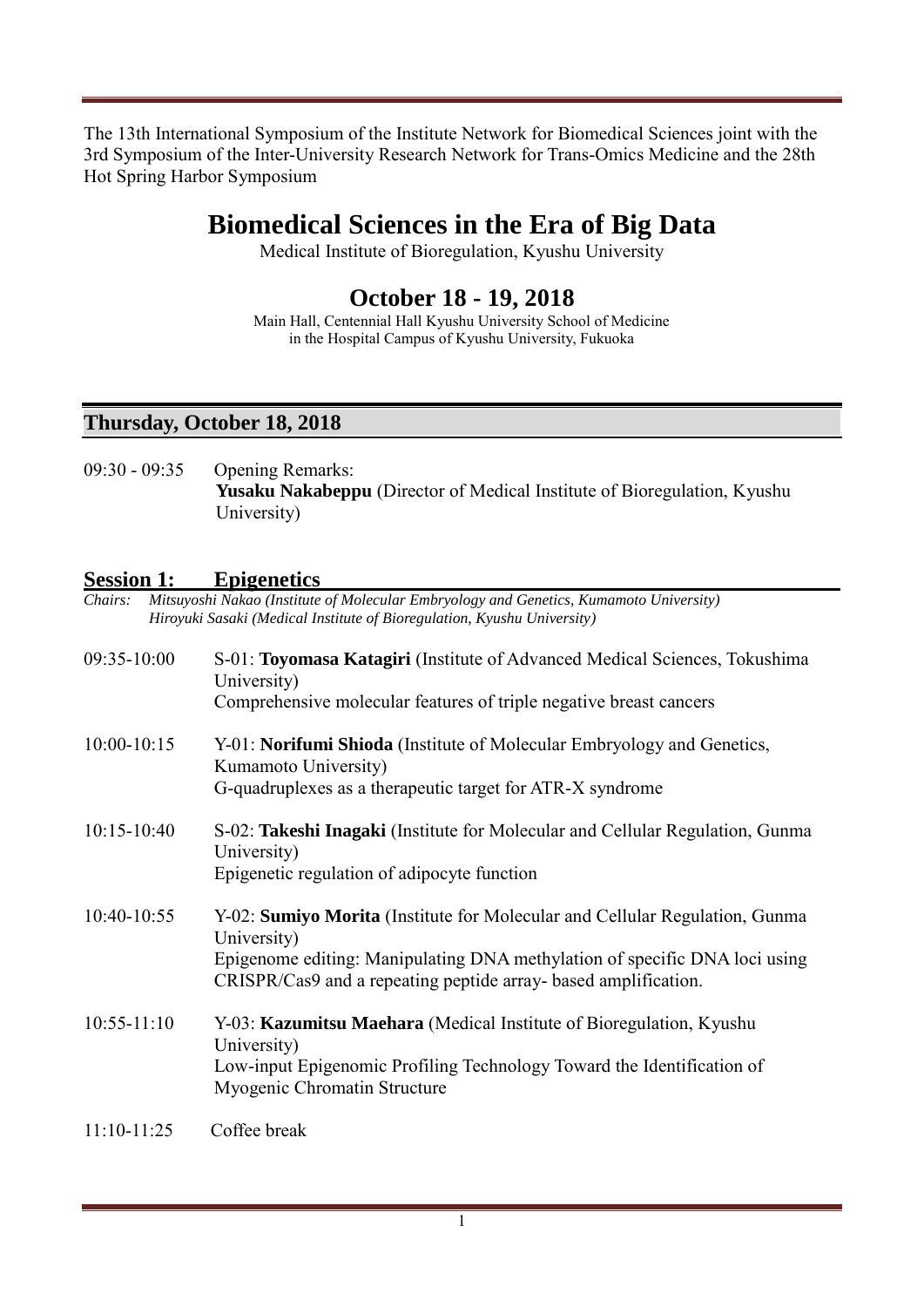#### *Special Lecture 1*

*Chair: Yasuyuki Ohkawa (Medical Institute of Bioregulation, Kyushu University)*

- 11:25-12:05 **Suhas Rao** (Stanford University, USA) Cohesin Loss Eliminates All Loop Domains
- 12:05-12:15 Photo Session
- 12:15-13:15 Lunch / Steering Committee Meeting of Institute Network for Biomedical Sciences (members only)
- 13:15-14:15 Poster Session-1

#### **Session 2: Cancer and immune system**

*Chairs: Sho Yamasaki (Research Institute for Microbial Diseases, Osaka University) Yoshihiro Baba (Medical Institute of Bioregulation, Kyushu University)*

- 14:15-14:40 S-03: **Toru Kondo** (Institute for Genetic Medicine, Hokkaido University) A novel tumor suppressor Ecrg4 acts as an immunosurveillance factor
- 14:40-15:05 S-04: **Seiya Imoto** (Institute of Medical Science, The University of Tokyo) Immuno-genomic pancancer landscape reveals diverse immune escape mechanisms and immuno-editing histories
- 15:05-15:30 S-05: **Shumpei Ishikawa** (Medical Research Institute, Tokyo Medical and Dental University) Genomic and Immunogenomics of Diffuse-type Gastric Carcinoma

15:30-15:45 Coffee break

#### *Special Lecture 2*

*Chair: Mikita Suyama (Medical Institute of Bioregulation, Kyushu University)*

15:45-16:25 **Peer Bork** (European Molecular Biology Laboratory, Germany) Systemic analysis of the human gut microbiome and beyond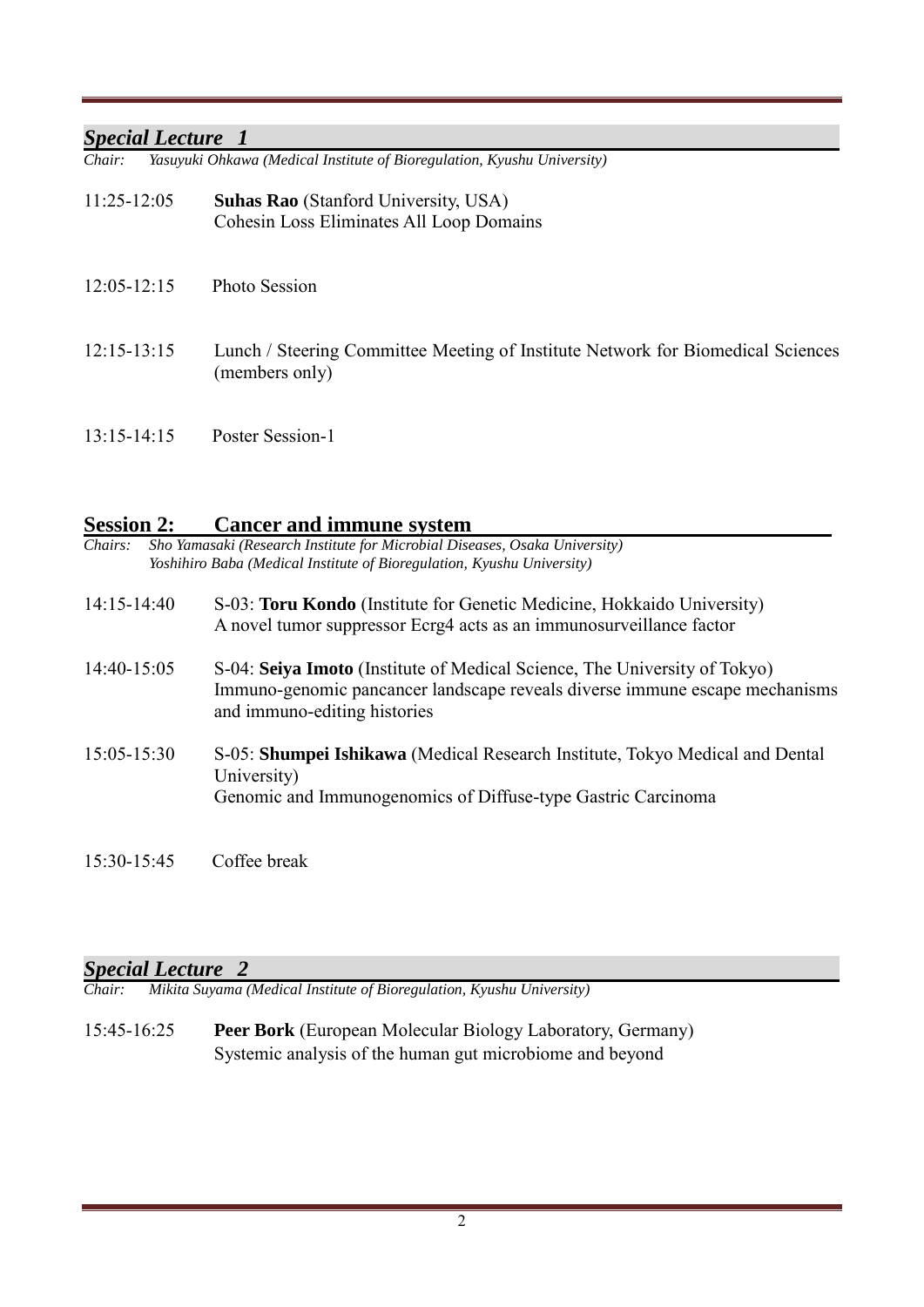# **Session 3: Structure and drug discover**

| Chairs:         | Toshifumi Takao (Institute for Protein Research, Osaka University)<br>Daisuke Kohda (Medical Institute of Bioregulation, Kyushu University)                                                                    |
|-----------------|----------------------------------------------------------------------------------------------------------------------------------------------------------------------------------------------------------------|
| $16:25-16:50$   | S-06: Daron M. Standley (Research Institute for Microbial Diseases, Osaka<br>University)<br>High-throughput modeling of lymphocyte receptors and their antigens                                                |
| 16:50-17:05     | Y-04: Yusuke Kato (Institute of Advanced Medical Sciences, Tokushima<br>University)<br>Combined approach of computation and enzymology to investigate novel D-amino<br>acid oxidase inhibitors                 |
| $17:05 - 17:20$ | Y-05: Toshiki Takei (Institute for Protein Research, Osaka University)<br>Development and Application of One-Pot Four-Segment Ligation Method Using<br>Selenoester: Chemical synthesis of Superoxide Dismutase |
| 17:20-18:20     | Poster Session-2                                                                                                                                                                                               |
| 18:20-18:30     | <b>Break</b>                                                                                                                                                                                                   |
| 18:30-20:30     | Mixer                                                                                                                                                                                                          |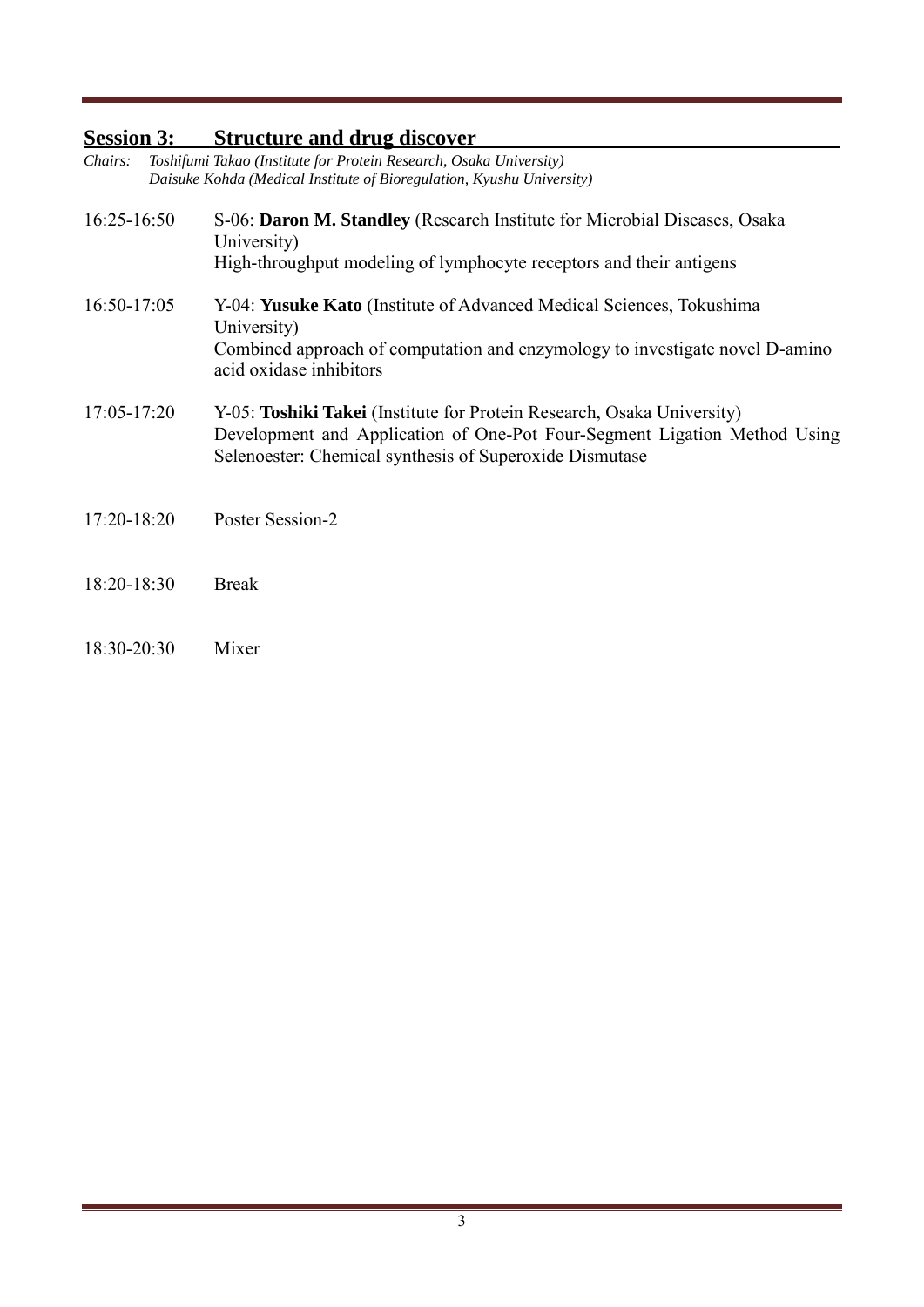## **Friday, October 19, 2018**

#### **Session 4: Germ cells and stem cells**

| <i>Chairs:</i> | Tatsuya Takemoto (Institute of Advanced Medical Sciences, Tokushima University) |
|----------------|---------------------------------------------------------------------------------|
|                | Atsushi Suzuki (Medical Institute of Bioregulation, Kyushu University)          |

09:00-09:25 S-07: **Kei-ichiro Ishiguro** (Institute of Molecular Embryology and Genetics, Kumamoto University) A novel germ cell-specific factor, MEIOSIN, recruits STRA8 to direct initiation of meiosis in mammals 09:25-09:40 Y-06: **Yohei Hayashi** (Institute of Development, Aging and Cancer, Tohoku University) Biological significance of metabolic shift in mouse germline differentiation 09:40-10:05 S-08: **Chiaki Takahashi** (Cancer Research Institute, Kanazawa University) RB controls undifferentiated status through positive regulation of phosphoglycerate mutases 10:05-10:30 S-09: **Junya Toguchida** (Institute for Frontier Life and Medical Sciences, Kyoto University) Application of iPS cells for disease modeling and drug discovery

 $10.30 - 10.45$  Coffee break

# *Special Lecture 3*

*Chair: Yusaku Nakabeppu (Medical Institute of Bioregulation, Kyushu University)* 

10:45-11:25 **Rachel Rosenthal** (University College London, UK) Cancer evolution and immune escape: TRACERx

#### **Session 5: Cell biology**

- *Chairs: Ken Sato (Institute for Molecular and Cellular Regulation, Gunma University) Keiichi Nakayama (Medical Institute of Bioregulation, Kyushu University)*
- 11:25-11:40 Y-07: **Tomohiro Yamazaki** (Institute for Genetic Medicine, Hokkaido University) Functional domains of NEAT1 architectural lncRNA induce paraspeckle assembly through phase separation
- 11:40-12:05 S-10: **Takahisa Furukawa** (Institute for Protein Research, Osaka University) Molecular control of light-dark adaptation in retinal photoreceptor cells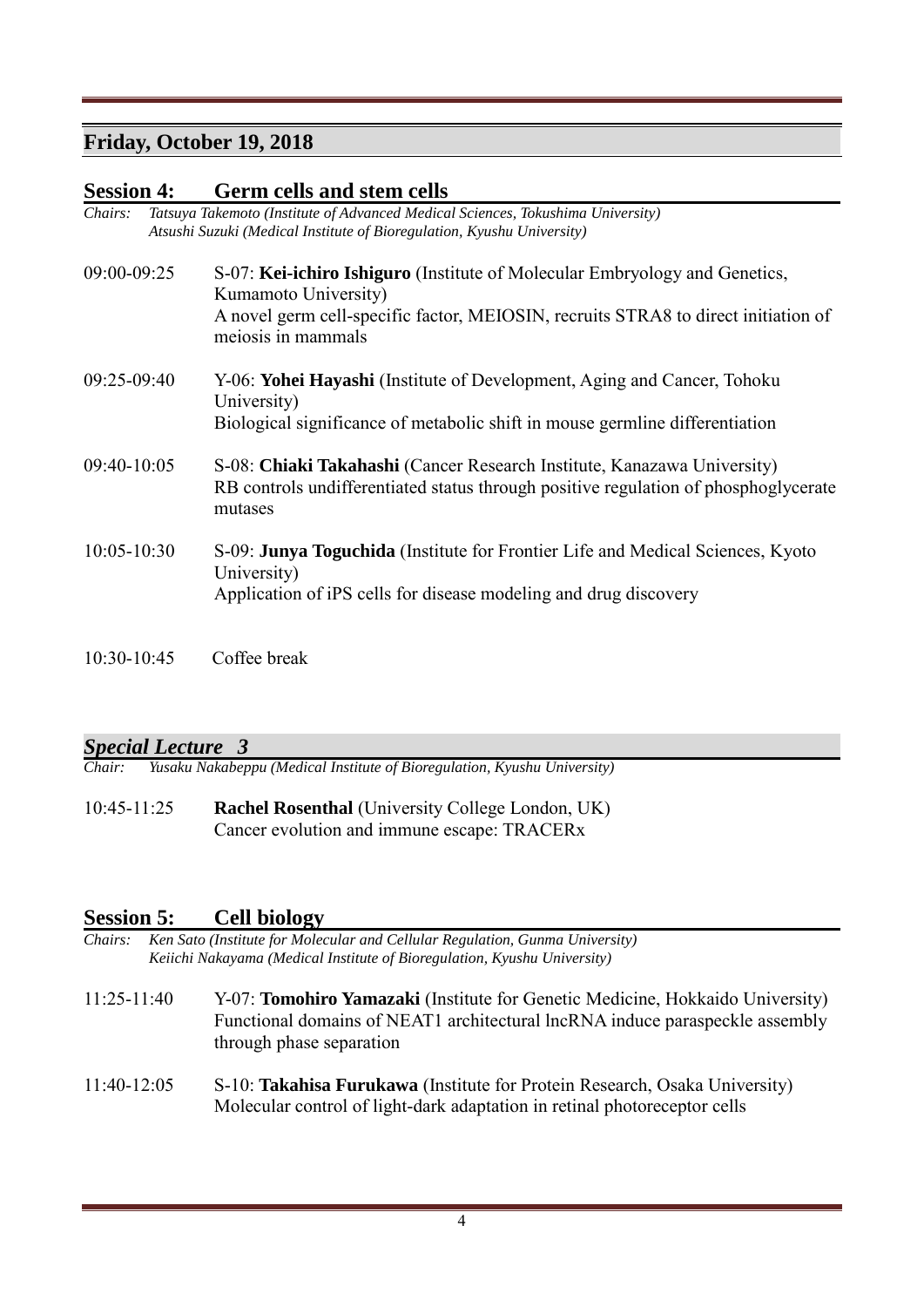- 12:05-12:20 Y-08: **Kohsuke Tsuchiya** (Cancer Research Institute, Kanazawa University) Caspase-1 can initiate two different forms of cell death, pyroptosis and apoptosis, depending on the signaling context
- 12:20-13:20 Lunch / Steering Committee Meeting of Inter-University Research Network for Trans-Omics Medicine (members only)

#### **Session 6: Immunology**

| Chairs:       | Koichi Ikuta (Institute for Frontier Life and Medical Sciences, Kyoto University)<br>Yoshinori Fukui (Medical Institute of Bioregulation, Kyushu University)                          |
|---------------|---------------------------------------------------------------------------------------------------------------------------------------------------------------------------------------|
| 13:20-13:45   | S-11: <b>Kouetsu Ogasawara</b> (Institute of Development, Aging and Cancer, Tohoku<br>University)<br>Identification of pathogenic T cells in metal allergy                            |
| $13:45-14:00$ | Y-09: <b>Fumiji Saito</b> (Research Institute for Microbial Diseases, Osaka University)<br>Immune evasion of <i>Plasmodium falciparum</i> by RIFIN via inhibitory receptors           |
| $14:00-14:15$ | Y-10: <b>Jun-ichirou Yasunaga</b> (Institute for Frontier Life and Medical Sciences,<br>Kyoto University)<br>Molecular mechanisms of oncogenesis by human T-cell leukemia virus type1 |

14:15-14:30 Coffee break

### **Session7: Cancer and Genetic disorders**

| <i>Chairs:</i> | Kozo Tanaka (Institute of Development, Aging and Cancer, Tohoku University)    |
|----------------|--------------------------------------------------------------------------------|
|                | <i>Hiroyuki Kubota (Medical Institute of Bioregulation, Kyushu University)</i> |

- 14:30-14:55 S-12: **Mikita Suyama** (Medical Institute of Bioregulation, Kyushu University) Understanding gene regulation using chromosome conformation and epigenomic data
- 14:55-15:10 Y-11: **Fuyuki Miya** (Medical Research Institute, Tokyo Medical and Dental University) Beyond the limitations of exome analysis for genetic disorders
- 15:10-15:25 Y-12: **Kiyoshi Yamaguchi** (Institute of Medical Science, The University of Tokyo) Molecular features of colorectal cancer in patient with polymerase proofreading-associated polyposis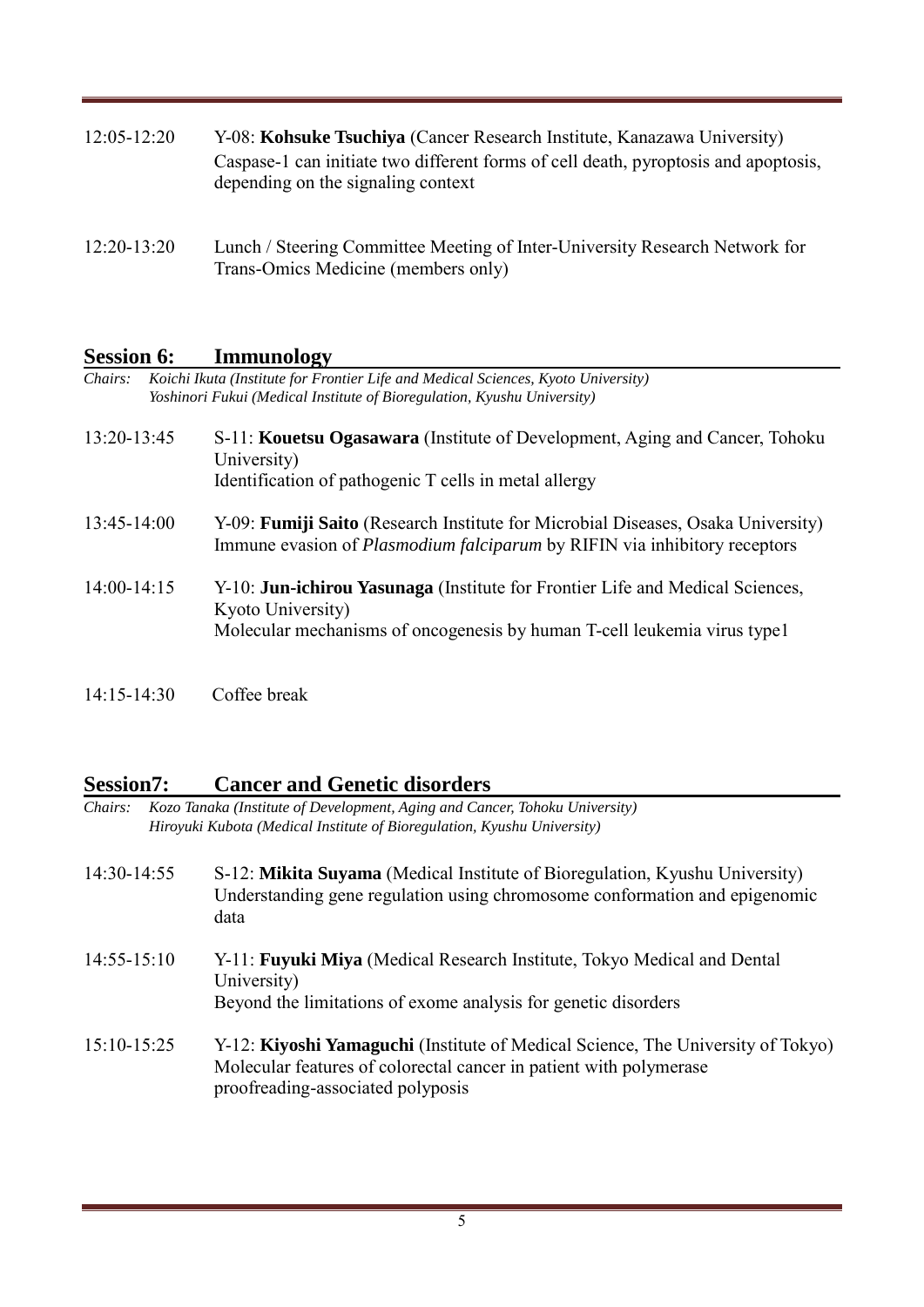- 15:25-15:40 Early Career Investigator Award Ceremony
- 15:40-15:45 Closing Remarks: **Mikita Suyama** (Medical Institute of Bioregulation, Kyushu University)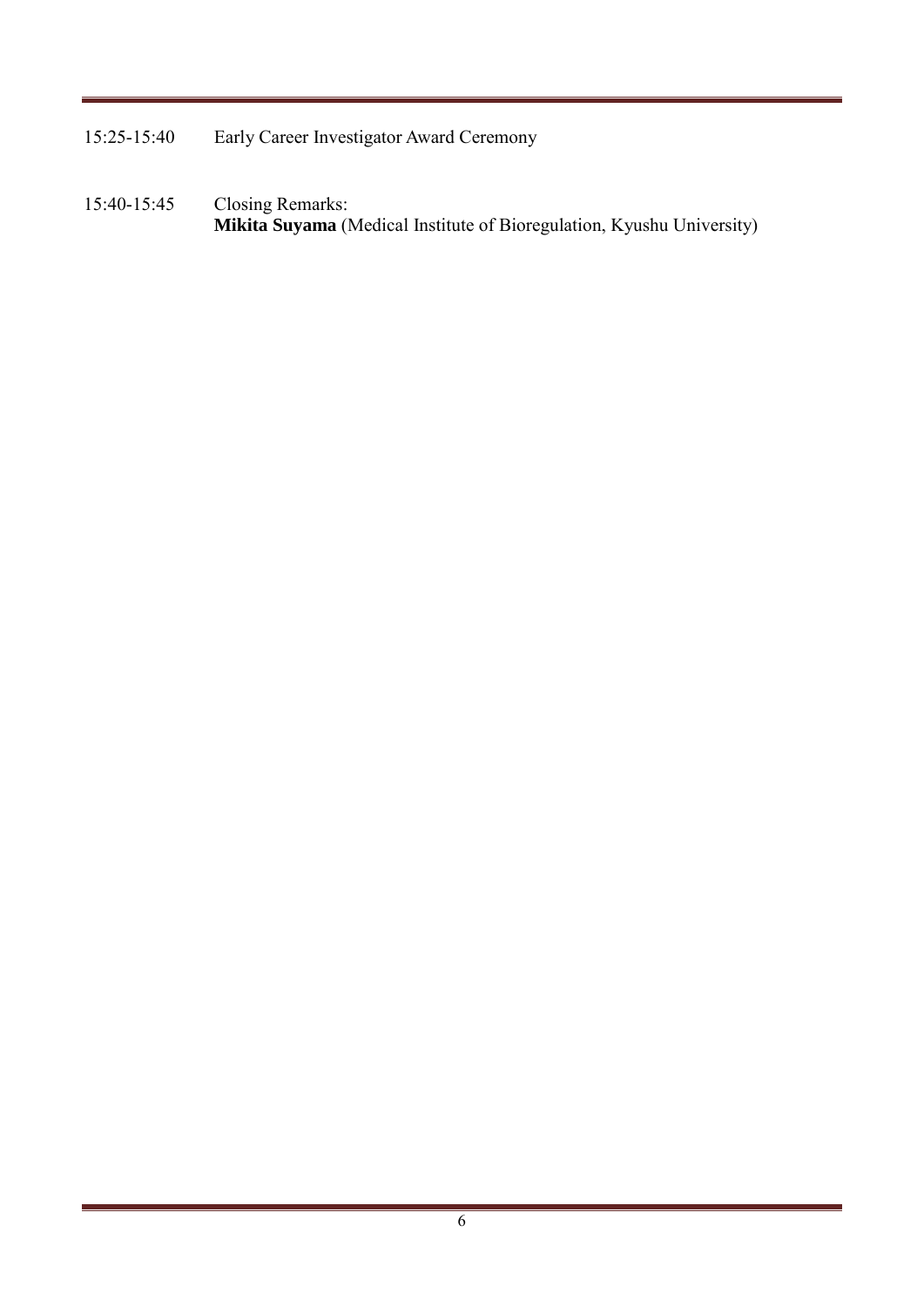# *Poster Presentation*

# *Category 1: Cancer*

- P-1 Analysis of calcium wave in epithelial homeostasis *Yasuto Takeuchi (Institute for Genetic Medicine, Hokkaido University)*
- P-2 NRF2-NOTCH3 Axis Promotes Stem-like Phenotype of *KEAP1*-mutant Non-small Cell Lung Cancers *Keito Okazaki (Institute of Development, Aging and Cancer, Tohoku University)*
- P-3 Role for efficient chromosome alignment in equal chromosome segregation *Kinue Kuniyasu (Institute of Development, Aging and Cancer, Tohoku University)*
- P-4 Residual circulating tumor DNA status in relapse prediction post allogeneic hematopoietic stem cell transplantation *Sousuke Nakamura (Institute of Medical Science, The University of Tokyo)*
- P-5 Sulfated-glycosaminoglycans as Major Humoral Tumor-antigens Identified by Immunogenetic Repertoire Profiling for Gastric Cancers *Hiroto Katoh (Medical Research Institute, Tokyo Medical and Dental University)*
- P-6 The role of transcription factor Gli1 in maintaining invasive phenotype of melanoma *I- Ketut Gunarta (Cancer Research Institute, Kanazawa University)*
- P-7 Involvement of aberrant GSK3β in tumor-promoting autophagy in colorectal cancer *Takahiro Domoto (Cancer Research Institute, Kanazawa University)*
- P-8 Active B cell division on plasma cell niche is required for lymphoma development *Tomoharu Yasuda (Medical Institute of Bioregulation, Kyushu University)*
- P-9 Application of Pluripotent Stem Cells for In Vitro Sarcomagenesis *Sakura Tamaki (Institute for Frontier Life and Medical Sciences, Kyoto University)*
- P-10 Pan-cancer analysis of intratumor heterogeneity associated with patient prognosis using multidimensional measures *Chie Kikutake (Medical Institute of Bioregulation, Kyushu University)*

# *Category 2: Molecular mechanisms and techniques*

| P-11   | Alternative autophagy pathways conserved from yeast to mammals<br><b>Satoko Arakawa</b> (Medical Research Institute, Tokyo Medical and Dental University)                       |
|--------|---------------------------------------------------------------------------------------------------------------------------------------------------------------------------------|
| $P-12$ | Neuronal SIRT1 regulates simple sugar selection through FGF21 and oxytocin signalling in mice<br>Sho Matsui (Institute for Molecular and Cellular Regulation, Gunma University) |
| P-13   | Synthetic Study of D-Ferredoxin-1<br>Yusuke Ishida (Institute for Protein Research, Osaka University)                                                                           |
| P-14   | Development of an analytical system for single-cell metabolomics based on high-sensitive<br>nano-LC/MS/MS                                                                       |

*Kohta Nakatani (Medical Institute of Bioregulation, Kyushu University)*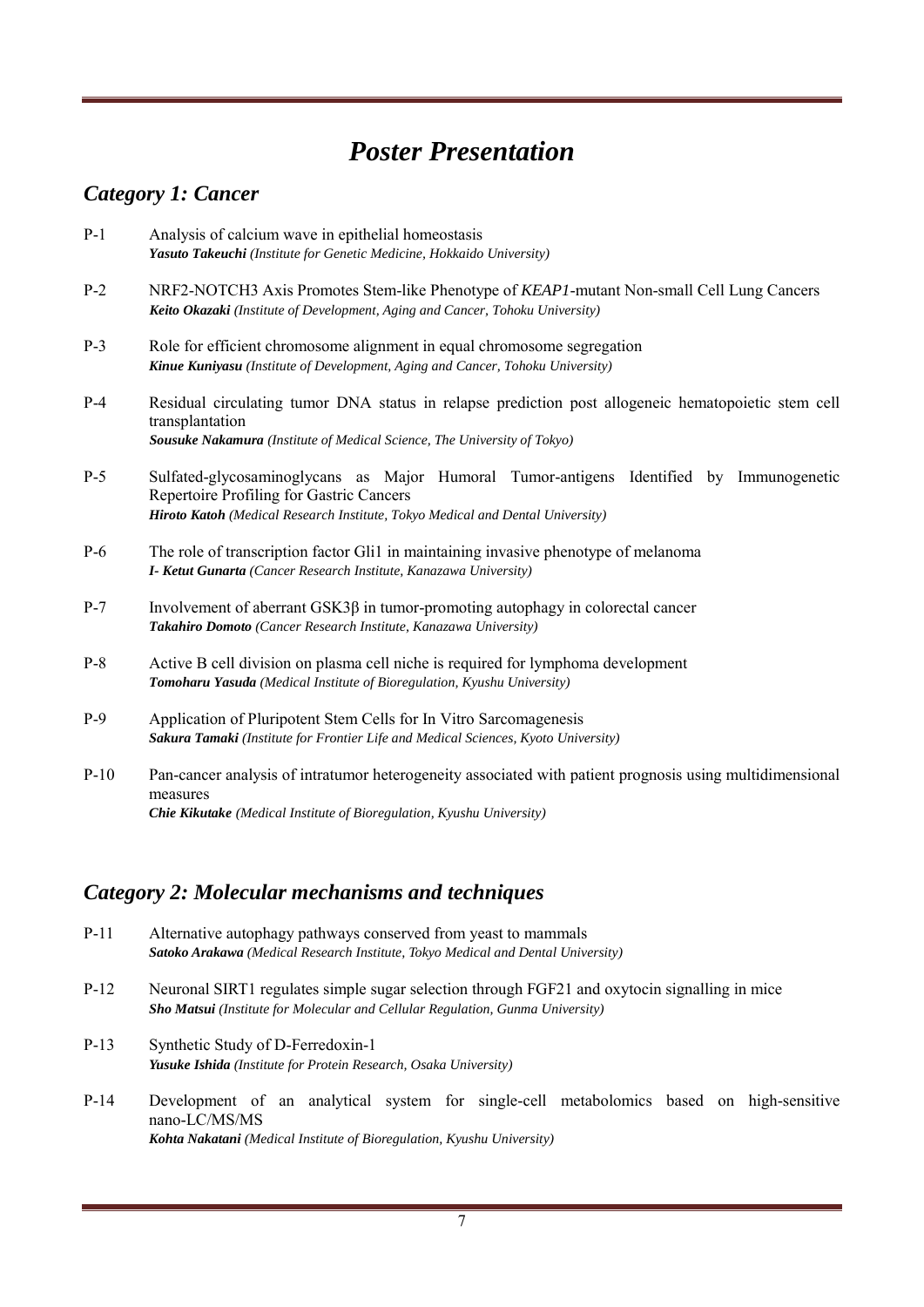- P-15 Sperm-borne phospholipase C zeta-1 ensures monospermic fertilization in mice *Yuhkoh Satouh (Research Institute for Microbial Diseases, Osaka University)*
- P-16 TRANSOMICS: Integrated Analysis Through Multiple Molecular Layers *Fumiko Matsuzaki (Medical Institute of Bioregulation, Kyushu University)*
- P-17 Omics approaches in peroxisome biogenesis and human disorders *Kanji Okumoto (Medical Institute of Bioregulation, Kyushu University)*
- P-18 Integrative approach combining electron microscopy and high-speed AFM revealed the dynamic conformational exchange of the oligosaccharyltransferase in lipid bilayers *Yuki Kawasaki (Medical Institute of Bioregulation, Kyushu University)*

#### *Category 3: Inflammation*

| $P-19$ | Skeletal abnormalities in mice with constitutively activated MDA5                         |
|--------|-------------------------------------------------------------------------------------------|
|        | <b>Nobumasa Soda</b> (Institute for Frontier Life and Medical Sciences, Kyoto University) |

P-20 A novel mechanism for induction of tissue-specific immune evasion *Tetsuya Sakurai (Medical Institute of Bioregulation, Kyushu University)*

### *Category 4: Development and stem sell*

- P-21 The effect of maternal diet and nutritional status on mammalian sex determination *Shingo Miyawaki (Institute of Advanced Medical Sciences, Tokushima University)*
- P-22 Expansion of human iPS-derived nephron progenitors and modeling nephrotic disease *Shunsuke Tanigawa (Institute of Molecular Embryology and Genetics, Kumamoto University)*
- P-23 Identification of transcription factors repressing direct conversion of mouse embryonic fibroblasts into induced hepatocyte-like cells *Masayoshi Yorino (Medical Institute of Bioregulation, Kyushu University)*
- P-24 Mammalian Dmrt factors orchestrate cerebral cortical development *via* regional control of neural progenitor identity *Dai-jiro Konno (Medical Institute of Bioregulation, Kyushu University)*

### *Category 5: Genome science*

- P-25 Accurate and Robust Base-calling for Nanopore Raw Reads with Variation of Species Exploiting Neural Machine Translation Model *Hiroki Konishi (Institute of Medical Science, The University of Tokyo)*
- P-26 Elucidation of roles of the linear form of chromosomes in eukaryotes *Ami Takeuchi (Institute for Protein Research, Osaka University)*
- P-27 *Ddhd1* knockout mice as a model system of hereditary spastic paraplegia *Takuya Morikawa (Medical Institute of Bioregulation, Kyushu University)*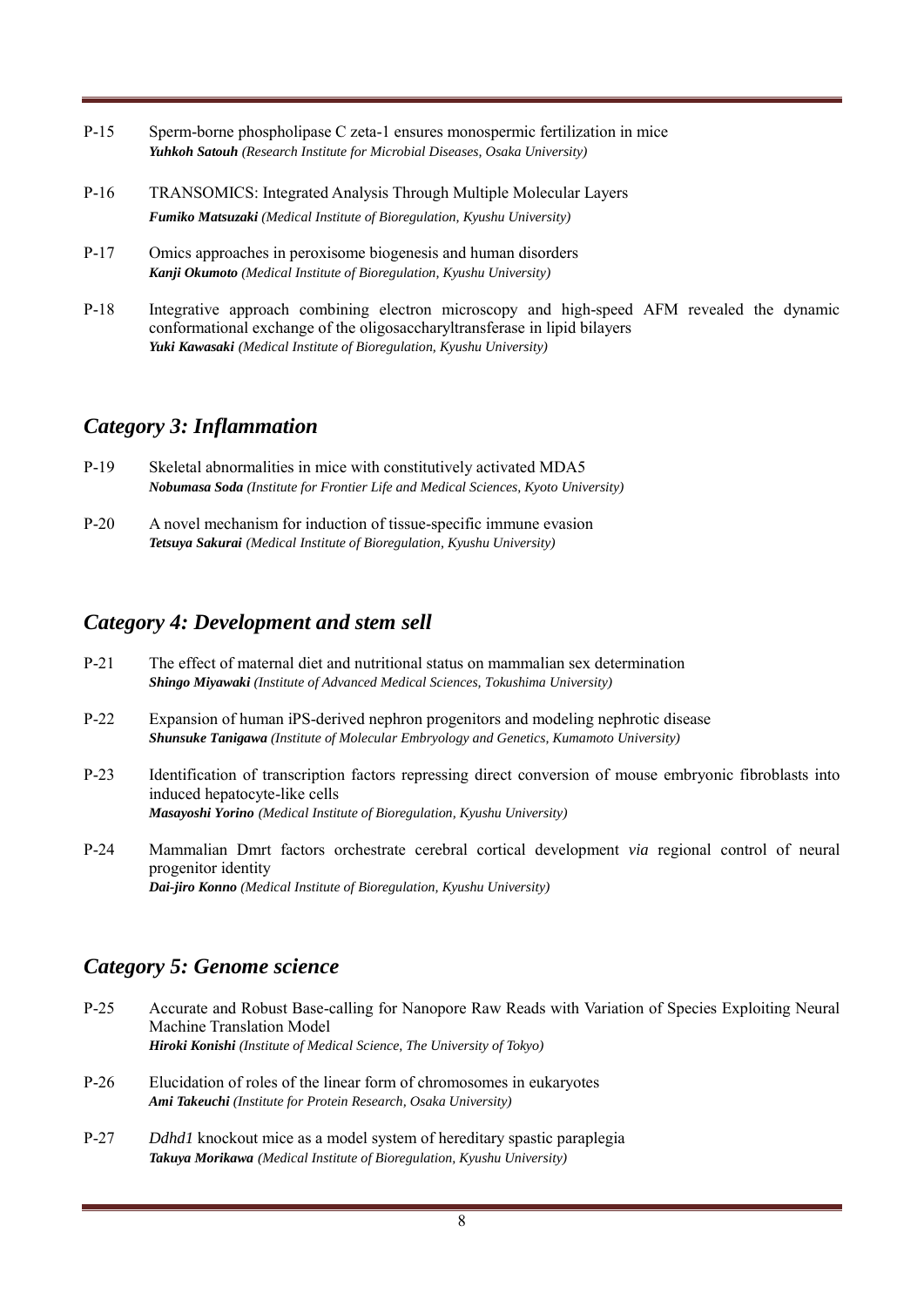P-28 HLA controls clinical conversion of Hashimoto Thyroiditis to Graves Disease *Xin Tun (Medical Institute of Bioregulation, Kyushu University)*

#### *Category 6: Degenerative disorders*

- P-29 Impact of HPGCD administration into the cerebral ventricle for Niemann-Pick disease type C *Minami Soga (Institute of Molecular Embryology and Genetics, Kumamoto University)*
- P-30 G-quadruplexes as a therapeutic target for ATR-X syndrome *Norifumi Shioda (Institute of Molecular Embryology and Genetics, Kumamoto University)*
- P-31 ICF syndrome proteins CDCA7 and HELLS promote non-homologous end joining *Motoko Unoki (Medical Institute of Bioregulation, Kyushu University)*

## *Category 7: Others*

| $P-32$ | Immune evasion of <i>Plasmodium falciparum</i> by RIFIN via inhibitory receptor<br>Fumiji Saito (Research Institute for Microbial Diseases, Osaka University)                                                                    |
|--------|----------------------------------------------------------------------------------------------------------------------------------------------------------------------------------------------------------------------------------|
| $P-33$ | Overproduction of ATP and Reactive Oxygen Species in Mitochondria by Excessive Magnesium<br>Osamu Hashizume (Research Institute for Microbial Diseases, Osaka University)                                                        |
| $P-34$ | Molecular mechanisms of oncogenesis by human T-cell leukemia virus type 1<br>Jun-ichirou Yasunaga (Institute for Frontier Life and Medical Sciences, Kyoto University)                                                           |
| $P-35$ | Molecular features of colorectal cancer in patient with polymerase proofreading-associated polyposis<br>Kiyoshi Yamaguchi (Institute of Medical Science, The University of Tokyo)                                                |
| P-36   | Epigenome editing: Manipulating DNA methylation of specific DNA loci using CRISPR/Cas9 and a<br>repeating peptide array-based amplification<br>Sumiyo Morita (Institute for Molecular and Cellular Regulation, Gunma University) |
| $P-37$ | Beyond the limitations of exome analysis for genetic disorders<br>Fuyuki Miya (Medical Research Institute, Tokyo Medical and Dental University)                                                                                  |
| P-38   | Low-input Epigenomic Profiling Technology Toward the Identification of Myogenic Chromatin Structure<br>Kazumitsu Maehara (Medical Institute of Bioregulation, Kyushu University)                                                 |
| P-39   | Caspase-1 can initiate two different forms of cell death, pyroptosis and apoptosis, depending on the<br>signaling context<br>Kohsuke Tsuchiya (Cancer Research Institute, Kanazawa University)                                   |
| $P-40$ | Neural stem cell-specific <i>Itpa</i> knockout mouse as a model of human epileptic encephalopathy caused by<br>ITPA deficiency<br>Daisuke Tsuchimoto (Medical Institute of Bioregulation, Kyushu University)                     |
| $P-41$ | Oligodendrocyte dysfunction due to <i>Chd8</i> mutation shapes the core autistic phenotypes in mice<br>Atsuki Kawamura (Medical Institute of Bioregulation, Kyushu University)                                                   |
| $P-42$ | Biological significance of metabolic shift in mouse germline differentiation<br>Yohei Hayashi (Institute of Development, Aging and Cancer, Tohoku University)                                                                    |